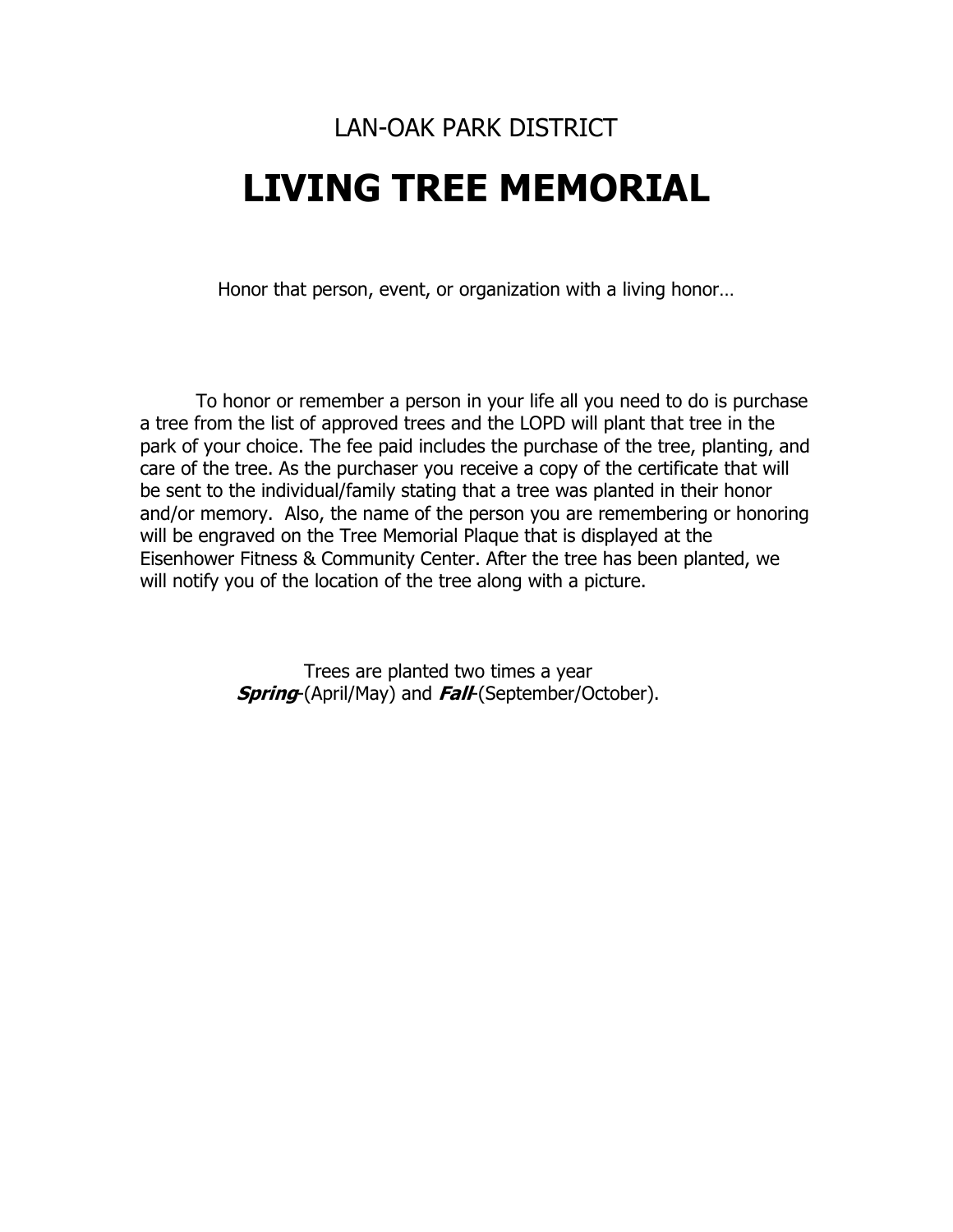# Living Tree Memorial 2021-22 Price List

| Royal Red Norway Maple        | \$250.00  |
|-------------------------------|-----------|
| <b>Red Sunset Red Maple</b>   | \$235.00  |
| Green Mountain Sugar Maple    | \$265.00  |
| <b>Autumn Blaze Maple</b>     | \$240.00  |
| <b>Sunburst Honeylocust</b>   | \$260.00  |
| Bur Oak (N)                   | \$276.00  |
| Northern Red Oak (N)          | \$276.00  |
| Northern Pin Oak (N)          | \$275.00  |
| <b>Greenspire Linden</b>      | \$250.00  |
| <b>American Sentry Linden</b> | \$265.00  |
| Ivory Silk Japanese Lilac     | \$265.00* |
|                               |           |

Trees above are 2.5" Caliper +/-

| Colorado Green Spruce | \$230.00 |
|-----------------------|----------|
| Norway Spruce         | \$230.00 |

Evergreens above will be at least 6'

\* Tree is specifically planted at the Park Plaza along Legion Drive

(N) – Native tree to Illinois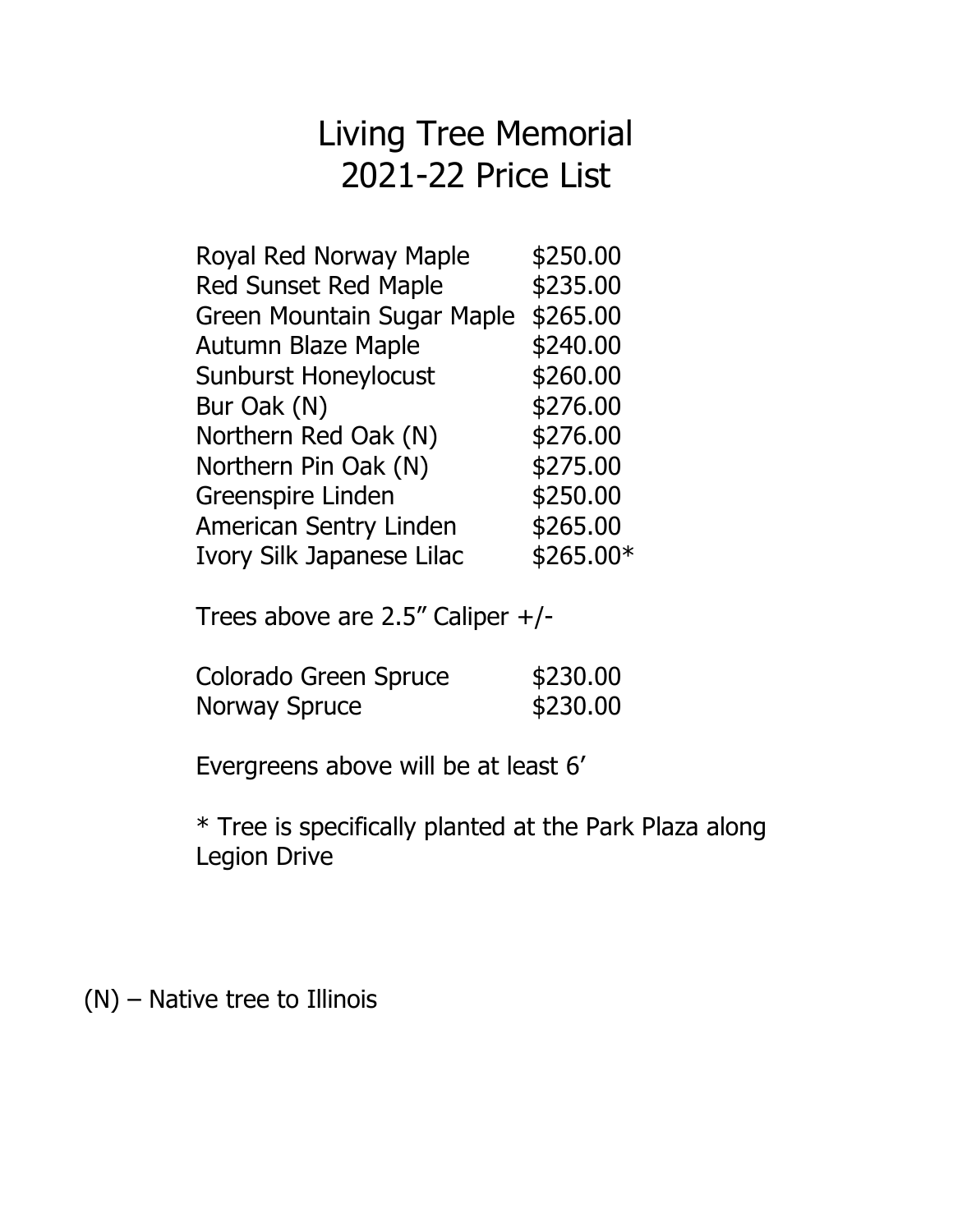# APPLICATION **LIVING TREE MEMORIAL**

LAN-OAK PARK DISTRICT 2550 178th Street Lansing, Illinois 60438 708-474-8552

1. **PURCHASE** a tree in the amount of \$

Type of Tree: .

| Park chosen for planting: |  |
|---------------------------|--|
|                           |  |

2. Person, event, or organization being honored or remembered:

(Please circle one - honored or remembered)

3. Given by: (name(s)

4. Certificate mailed to:

Name Address

5. Donor Information:

| ivame:   |  |
|----------|--|
| Address: |  |

Phone: Email: Signature: Date:

| For office use only: Park Tree Planted In: |                   |  |  |  |
|--------------------------------------------|-------------------|--|--|--|
| Date Planted:                              | Notified Donor:   |  |  |  |
| Certificate Sent:                          | Deposit Donation: |  |  |  |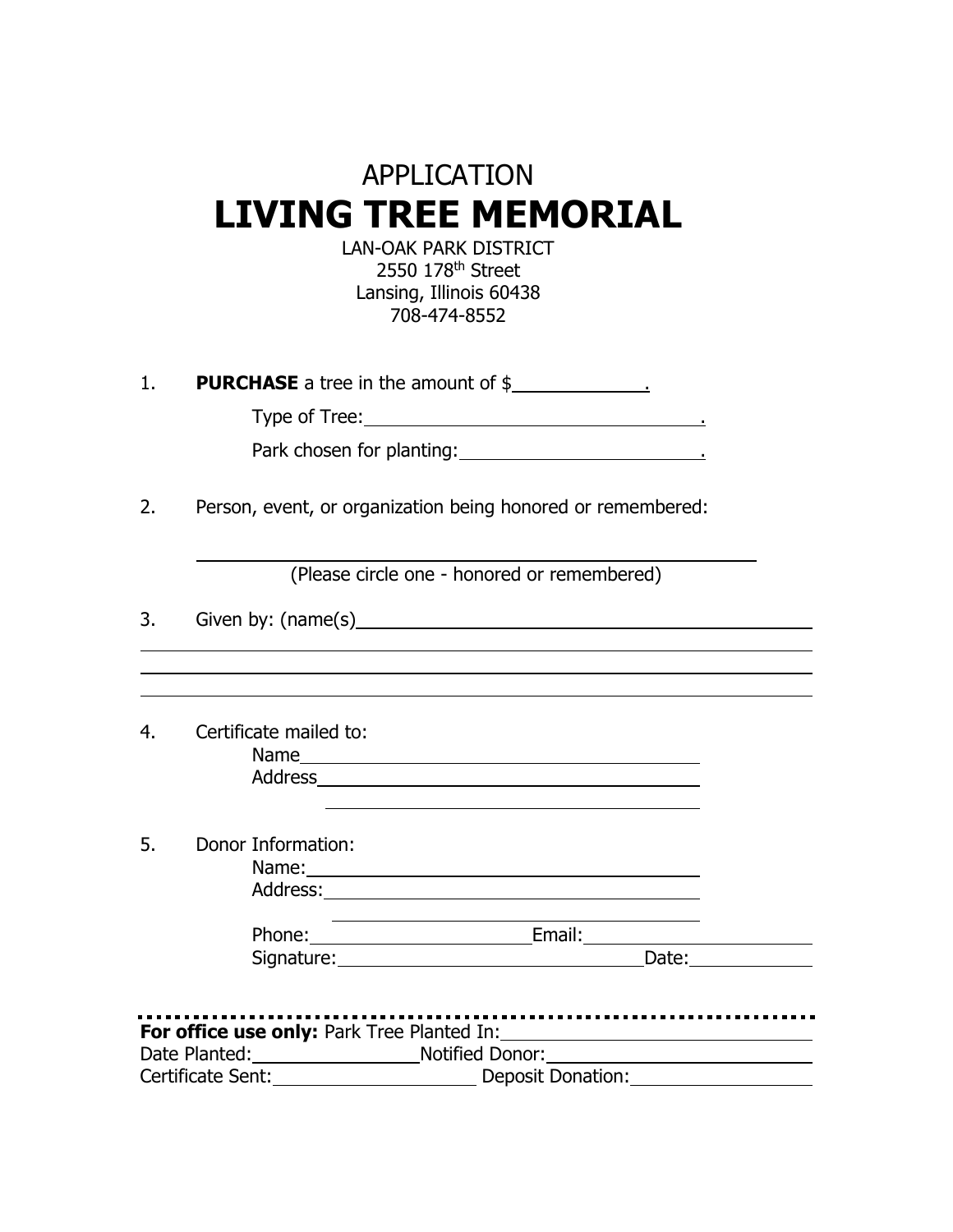# **Information on the Approved Trees**

#### **Royal Red Norway Maple**

At maturity, the tree will reach a height of 40'-50', a spread of 35'-45'. A vigorous tree, straight trunk, well shaped head.

### **Red Sunset Maple**

At maturity, the tree will reach a height of 45'-50', a spread of 35'-40'. Good branch angles, bright red fall colors

# **Green Mountain Sugar Maple**

At maturity, the tree will reach a height of 70', a spread of 45'. Upright oval crown, heat tolerant.

# **Autumn Blaze Maple**

At maturity, the tree will reach a height of 50', spread of 40'. Dense, rounded, oval head with ascending branch structure and central leader, rapid growing. Excellent orange-red fall color persisting later than many others; drought tolerant. A cross between red maple and silver maple with the best features of each.

#### **Sunburst Honeylocust**

At maturity the tree will reach a height of 30'-45', a spread of 20'-25'. Broad, pyramidal form. Medium growth rate. Yellow fall color. Seedless and thornless.

#### **Bur Oak**

At maturity, the tree will reach a height of 70'-80', a spread of 70'-80'. Native Illinois tree that makes a magnificent specimen. Dark tree leaves, corky branches. Tolerates a variety of soil types, drought and pollution.

# **Northern Red Oak**

At maturity, the tree will reach a height of 60'-75', a spread of 60'-75'. Round topped and symmetrical; fast growing. Very large, shapely lobed, dark green leaves turned beautiful red in autumn. Essentially disease and insect free.

# **Northern Pin Oak**

At maturity, the tree will reach a height of 60'-70', a spread of 25'-40'. Strongly pyramidal, distinctive growth habit; moderate to fast growth rate. Popular shade tree.

# **Greenspire Linden**